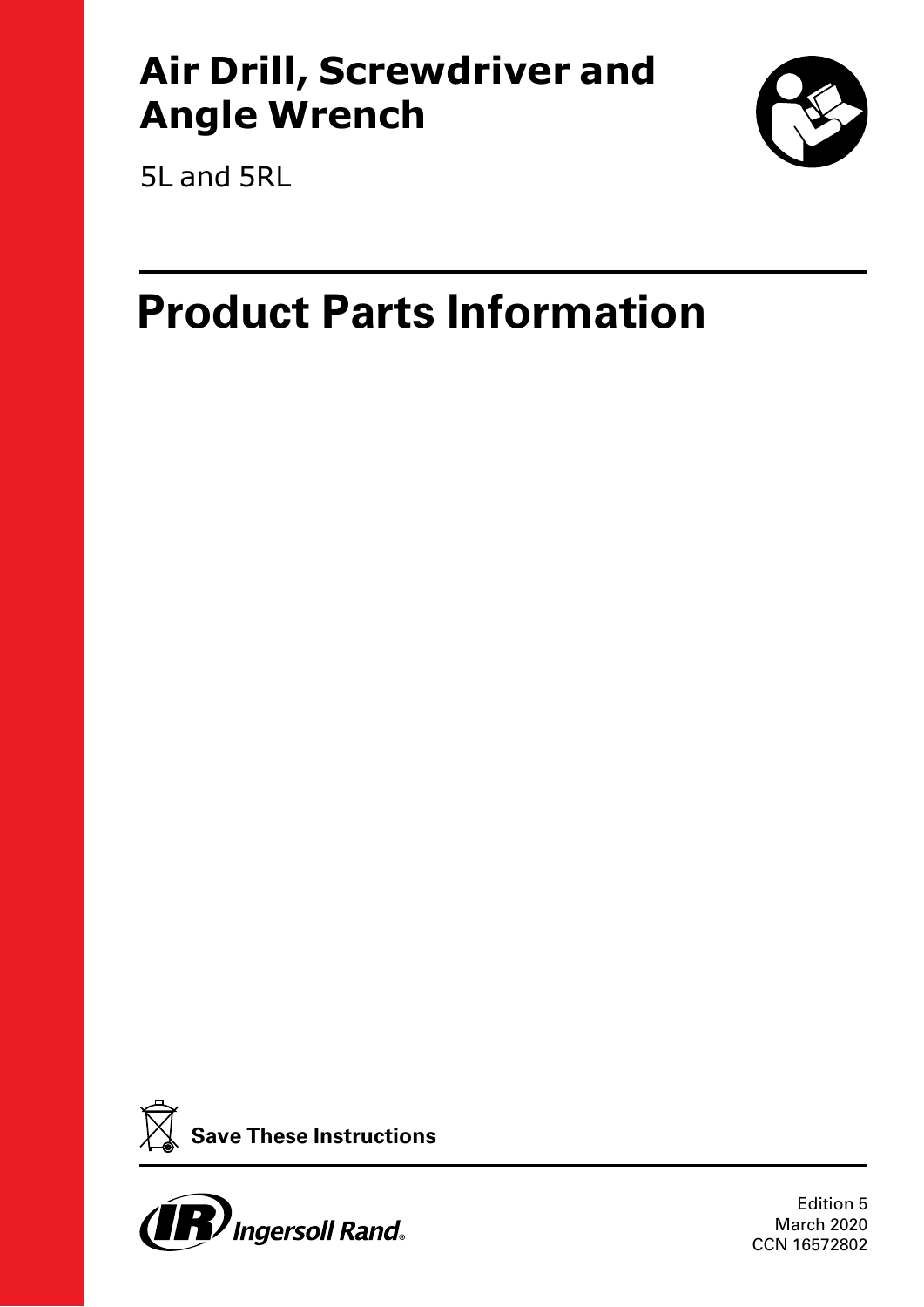When tool life has expired, it is recommended to:

- disassemble the tool
- degrease the tool
- separate tool parts by material for correct recycling

Tool repair and maintenance should be conducted by an authorized service center.

Refer all communications to the nearest **Ingersoll Rand** office or distributor.

Manuals are available at [ingersollrandproducts.com](www.ingersollrandproducts.com)

#### **Table 1. Product Information Manuals**

| <b>Publication</b>                            | <b>CCN</b>                      |  |  |
|-----------------------------------------------|---------------------------------|--|--|
| Product Safety Information Manual             | 04580353 and 04585006           |  |  |
| <b>Product Information Manual</b>             | 16572182, 80167471 and 80167489 |  |  |
| <b>Product Maintenance Information Manual</b> | 16572620                        |  |  |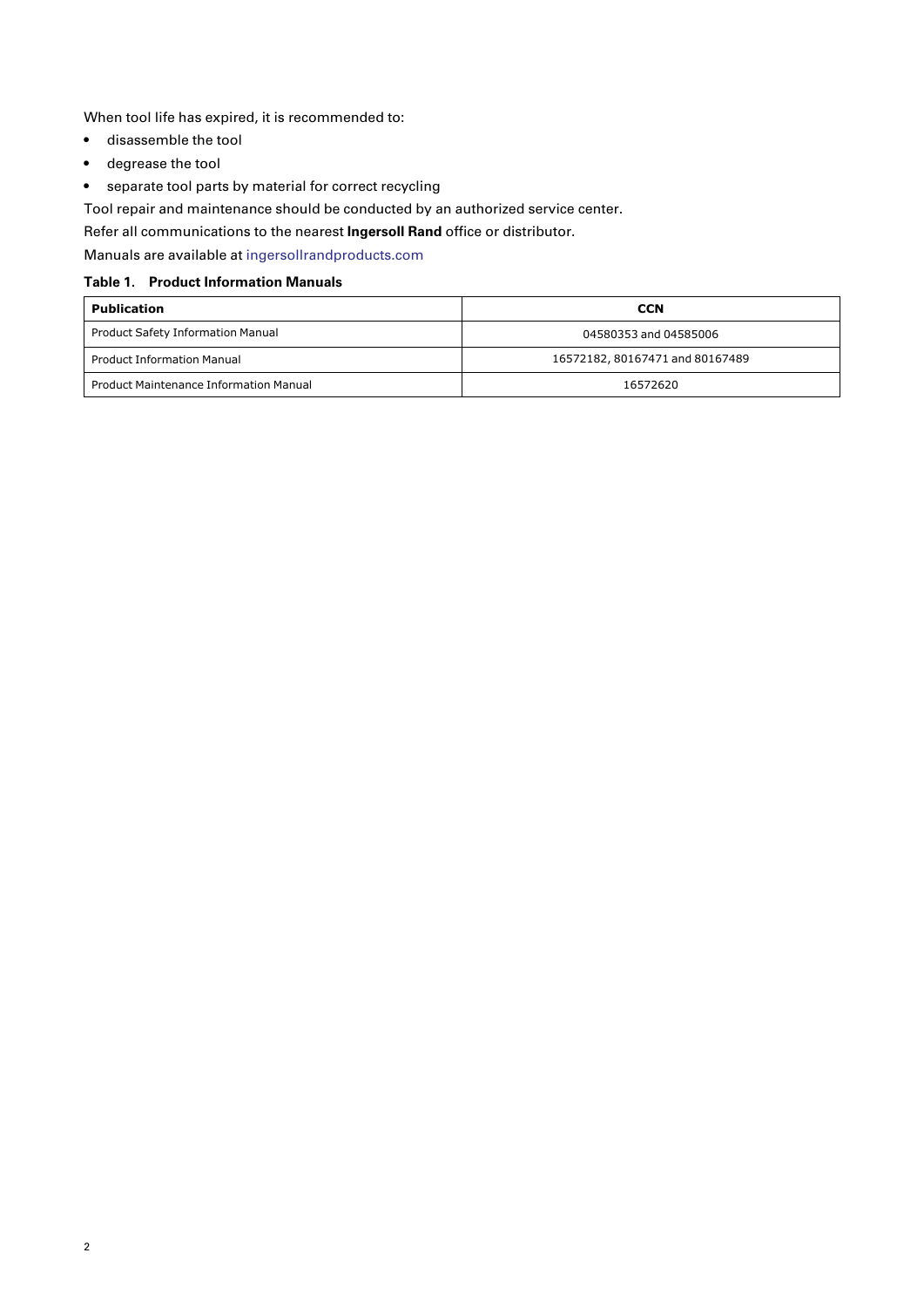## <span id="page-2-0"></span>**5L and 5RL Air Drill, Screwdriver and Angle Wrench**

**Figure 1. Exploded View**

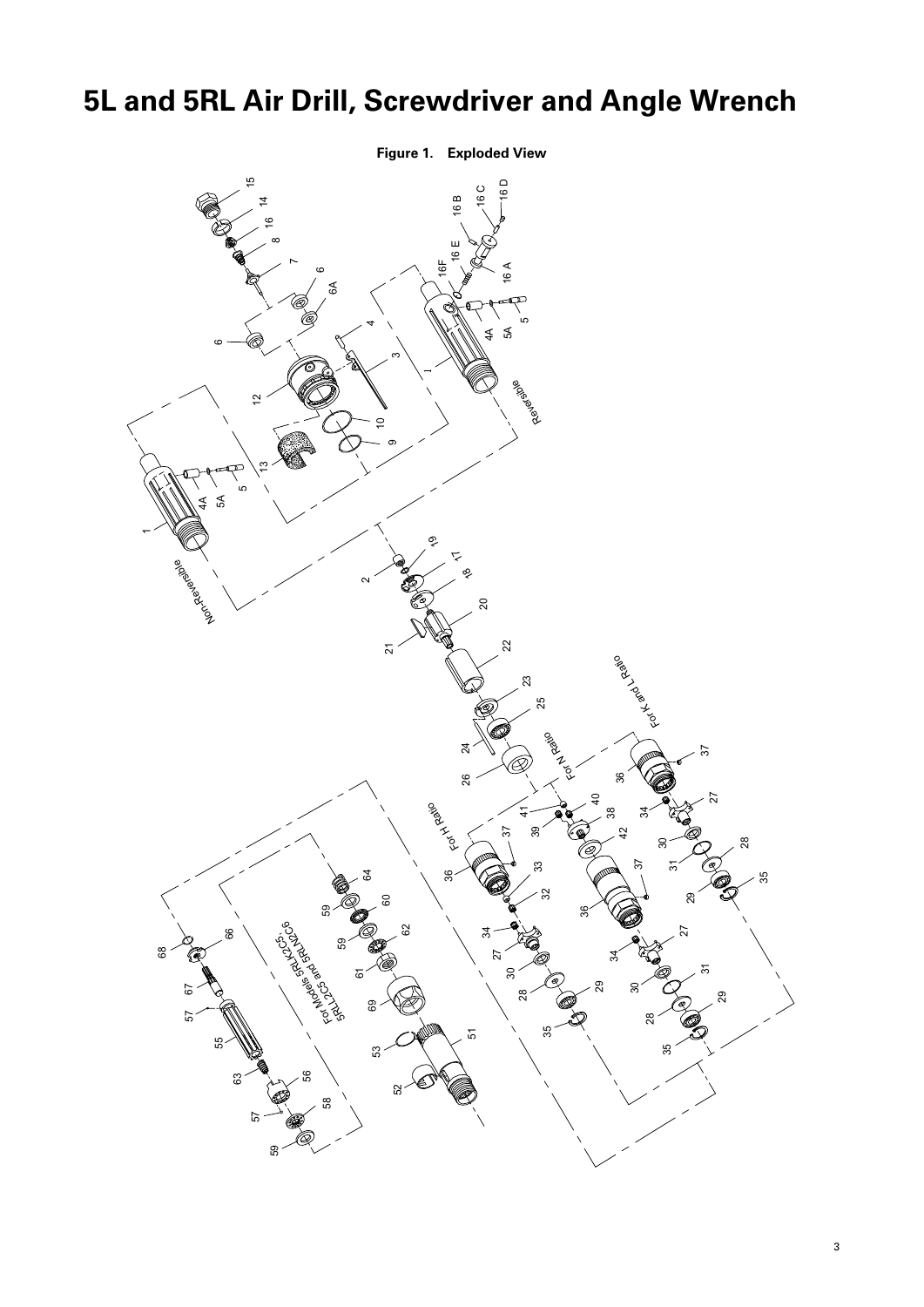<span id="page-3-2"></span><span id="page-3-1"></span><span id="page-3-0"></span>

| Item No.     | <b>Part Description</b>                                                   | <b>Part Number</b> |
|--------------|---------------------------------------------------------------------------|--------------------|
|              | Motor Housing Assembly                                                    |                    |
|              | for 90° Angle Drill models ending in -EU                                  | 5LK2C-EU-A40       |
|              | for all other 90° Angle Drill models                                      | 5LK2C-A40          |
|              | for 45° Angle Drill models ending in -EU                                  | 5L1B-EU-A40        |
|              | for all other 45° Angle Drill models                                      | 5L1B-A40           |
|              | for non-reversible Angle Wrench or Angle Screwdriver models ending in -EU | 5LK2D-EU-A40       |
|              | for all other non-reversible Angle Wrench or Angle Screwdriver models     | 5LK2D-A40          |
|              | for reversible Angle Wrench or Angle Screwdriver models ending in -EU     | 5RLK2C-EU-A40      |
|              | for all other reversible Angle Wrench or Angle Screwdriver models         | 5RLK2C-A40         |
| $\mathbf{1}$ | Motor Housing                                                             |                    |
|              | for 5L1UB-EU-A40                                                          | 5L1B-EU-B40        |
|              | for 5L1UB-A40                                                             | 5L1B-B40           |
|              | for 5LK2C-EU-A40 or 5LK2D-EU-A40                                          | 5LK2C-EU-B40       |
|              | for 5LK2C-A40 or 5LK2D-A40                                                | 5LK2C-B40          |
|              | for 5RLK2C-EU-A40                                                         | 5RLK2C-EU-B40      |
|              | for 5RLK2C-A40                                                            | 5RLK2C-B40         |
| (a) $2$      | Rear Rotor Bearing                                                        |                    |
|              | for non-reversible models                                                 | 5LK2C-24           |
|              | for reversible models                                                     | 5R-24              |
| (b)          | Warning Label                                                             |                    |
|              | for models ending in -EU                                                  | EU-99              |
|              | for all other models                                                      | WARNING-7-99       |
| 3            | Throttle Lever                                                            | 7L-273             |
| 4            | Throttle Lever Pin                                                        | 7L-120             |
| 4A           | Throttle Plunger Bushing                                                  |                    |
|              | for 45° Angle Drills and all other non-reversible models                  | 7L-91              |
|              | for reversible models                                                     | 5RLK2C-91          |
| 5            | Throttle Plunger Seal                                                     |                    |
|              | for non-reversible models                                                 | 6LL-259            |
|              | for reversible models                                                     | 8SL-259            |
| (a) 6        | <b>Throttle Valve Seat</b>                                                |                    |
|              | for Angle Drills                                                          | 7AH-303            |
|              | for Angle Wrenches/Angle Screwdrivers                                     | 7RAK-303           |
| 6A           | Throttle Valve Seat Support                                               |                    |
|              | for Angle Wrenches/Angle Screwdrivers                                     | 7RAK-304           |
| (a) 7        | <b>Throttle Valve</b>                                                     |                    |
|              | for Angle Drills                                                          | 7AH-302            |
|              | for Angle Wrenches/Angle Screwdrivers                                     | 7RAK-302           |
| (a) 8        | Throttle Valve Spring                                                     | 7L-51              |
| (a) 9        | Silencer Seal Ring                                                        | WWV100A1-43        |
| (a) (c) $10$ | Spindle Bearing Seal                                                      | 6AH-103            |
| (a) 12       | Rear Muffler Assembly                                                     | 6WS-A23            |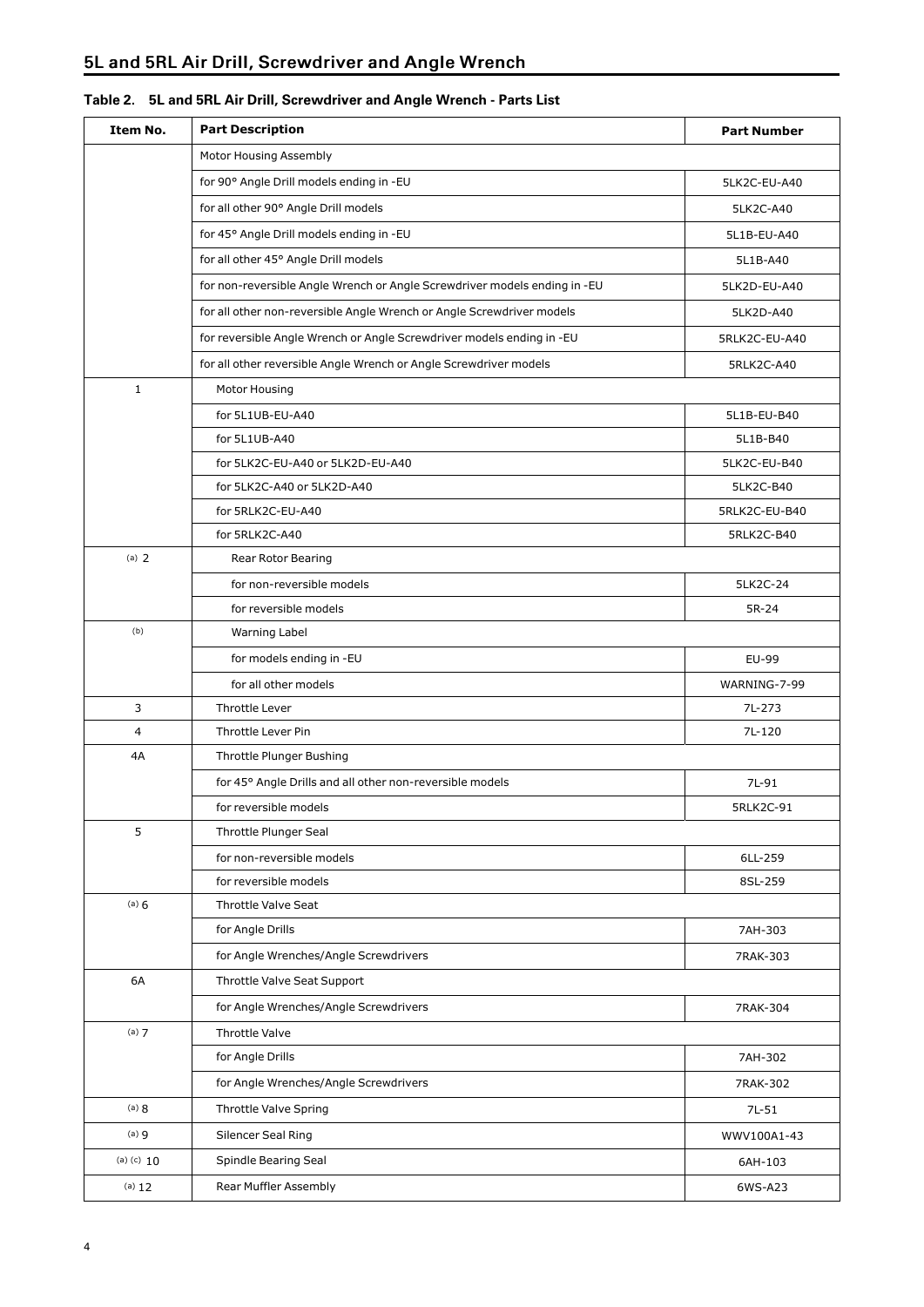| Item No.     | <b>Part Description</b>                                 | <b>Part Number</b> |
|--------------|---------------------------------------------------------|--------------------|
| 13           | Muffler Element                                         | 3RA-310            |
| 14           | <b>Inlet Bushing Spacer</b>                             | 7AH-65             |
| 15           | <b>Inlet Bushing</b>                                    | 7L-565             |
| (a) 16       | Air Strainer Screen                                     | R0A2-61            |
| 16A          | Reverse Valve (for reversible models only)              | 55RP-329           |
| 16B          | Reverse Valve Lock Pin (for reversible models only)     | SPA102R-668        |
| 16C          | Lock Pin Retainer (for reversible models only)          | 7RL-56             |
| 16D          | Retainer Setscrew (for reversible models only)          | 7RL-669            |
| 16E          | Reverse Valve Spring (for reversible models only)       | 55RP-515           |
| 16F          | Reverse Valve Bushing Seal (for reversible models only) | 6WRS-290           |
| (a) (c) $17$ | Rear End Plate Gasket                                   | 5RLK-739           |
| 18           | Rear End Plate                                          | <b>5RLK-12</b>     |
| (a) 19       | <b>End Plate Retainer</b>                               | 5RLK-118           |
| 20           | Rotor                                                   |                    |
|              | for K ratio (8 teeth)                                   | <b>5RLK-53</b>     |
|              | for H, L or N ratio (6 teeth)                           | 5RLL-53            |
| (a) 21       | Vane Packet                                             | R1401-42-5         |
| 22           | Cylinder                                                |                    |
|              | for non-reversible models                               | $5LK-3$            |
|              | for reversible models                                   | <b>5RLK-3</b>      |
| 23           | Front End Plate                                         | 106-11             |
| 24           | <b>Cylinder Dowel</b>                                   | 106-98             |
| (a) (c) $25$ | Front Rotor Bearing                                     | WWA100-97          |
| 26           | Front Rotor Bearing Support                             | 106-13             |
|              | Spindle Assembly                                        |                    |
|              | for H ratio                                             | 5LH2A-A8           |
|              | for K or L ratio                                        | 5LK2C-A8           |
|              | for N ratio                                             | 5LN2C-A8           |
| $27\,$       | Spindle                                                 |                    |
|              | for H ratio (marked H)                                  | 5LH2A-8            |
|              | for K or L ratio (marked K)                             | 5LK2C-8            |
|              | for N ratio (marked N)                                  | 5LN2C-8            |
| 28           | Grease Shield                                           | 5R-701             |
| 29           | Spindle Bearing                                         | R1L-24             |
| 30           | Seal Support                                            | <b>5RAK-5</b>      |
| (a) (c) $31$ | Seal (for N ratio only)                                 | 182A53-610         |
| 32           | Rotor Pinion (for H ratio) (15 teeth)                   | 5RAN-17            |
| 33           | Rotor Pinion Spacer (for H ratio)                       | 5RAN-18            |

|  | Table 2. 5L and 5RL Air Drill, Screwdriver and Angle Wrench - Parts List (continued) |
|--|--------------------------------------------------------------------------------------|
|  |                                                                                      |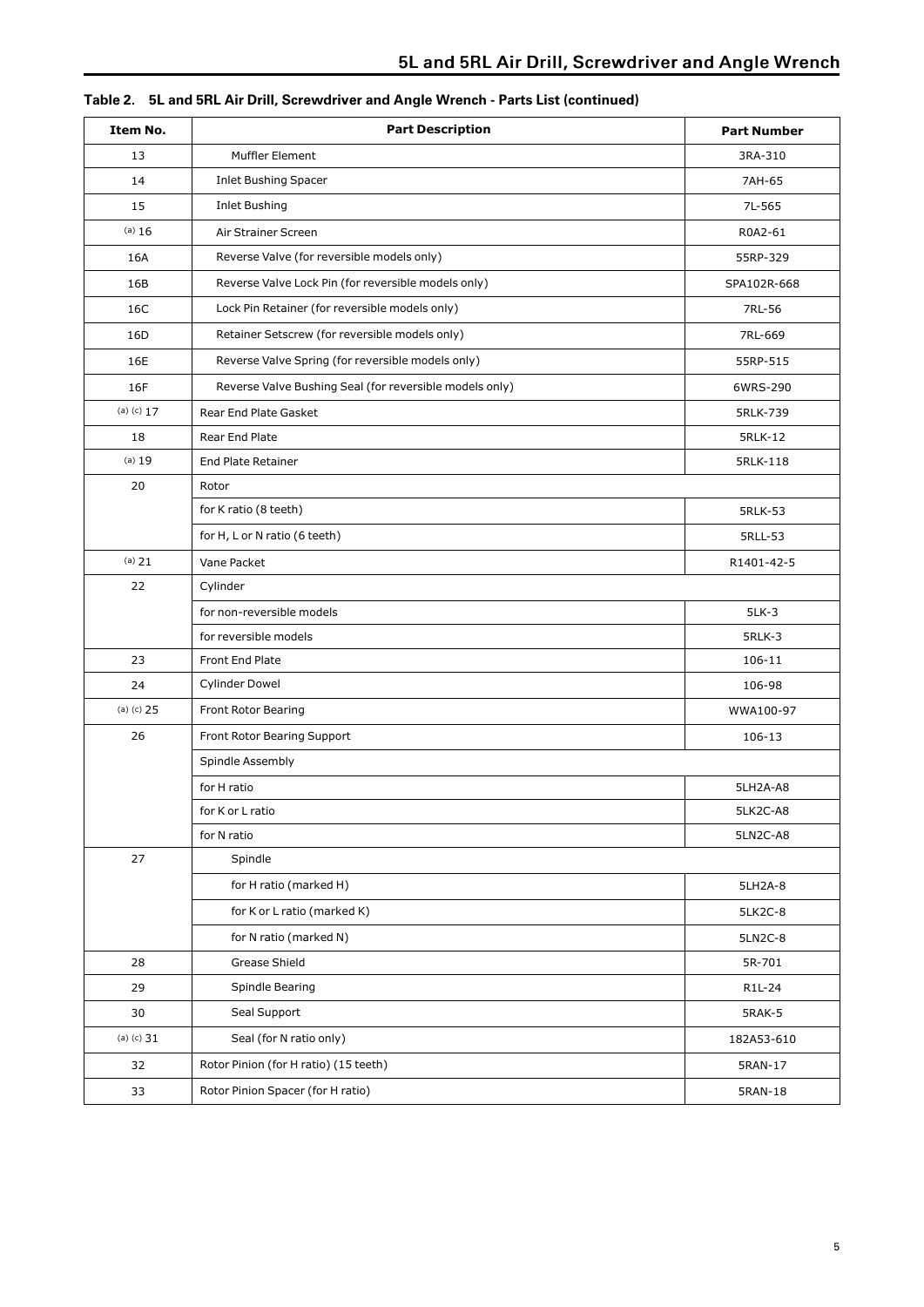| Item No. | <b>Part Description</b>                                | <b>Part Number</b> |
|----------|--------------------------------------------------------|--------------------|
| $(c)$ 34 | Spindle Planet Gear (QTY. 3)                           |                    |
|          | for H ratio (13 teeth)                                 | <b>5RAN-9</b>      |
|          | for K ratio (15 teeth)                                 | <b>5RAK-10A</b>    |
|          | for L ratio (17 teeth)                                 | 5RAL-10B           |
|          | for N ratio (14 teeth)                                 | 5RAN-10A           |
| 35       | Spindle Bearing Retainer                               | 7L-28              |
| 36       | <b>Gear Case Assembly</b>                              |                    |
|          | for H or L ratio                                       | 5LL2C-A37          |
|          | for K ratio                                            | 5LK2C-A37          |
|          | for N ratio                                            | 5LN2C-A37          |
| 37       | Grease Fitting                                         | D0F9-879           |
| 38       | Gear Head Assembly (for N ratio)                       | 5RAN-A216          |
| (c) 39   | Gear Head Planet Gear (13 teeth) for N ratio) (QTY. 3) | 5RAN-9             |
| $(c)$ 40 | Rotor Pinion (for N ratio) (15 teeth)                  | 5RAN-17            |
| $(c)$ 41 | Rotor Pinion Spacer (for N ratio)                      | 5RAN-18            |
| 42       | Gear Head Spacer (for N ratio)                         | 5R-80              |
|          | <b>Cushion Clutch Attachment</b>                       |                    |
|          | with Light Clutch Spring                               | 5LK2C-AL580        |
|          | with Heavy Clutch Spring                               | 5LN2C-AH580        |
| 51       | Clutch Housing Assembly                                | 5LK2C-B580         |
| 52       | Adjusting Hole Cover                                   | 5C1-415            |
| 53       | Coupling Nut Retainer                                  | 5C1-29             |
|          | Clutch Shaft Assembly                                  |                    |
|          | for Light Clutch Spring                                | 5LK2C-AL586        |
|          | for Heavy Clutch Spring                                | 5LN2C-AH586        |
| 55       | Clutch Shaft                                           | 5LK2C-586          |
| (c) 56   | Front Clutch Jaw                                       | 5C1-589A           |
| (c) 57   | Clutch Ball (QTY. 24)                                  | RX1-629            |
| (c) 58   | Clutch Ball Spacer                                     | 5C1-401A           |
| $(c)$ 59 | Clutch Spring Seat (QTY. 3)                            | 5C1-627            |
| (c) 60   | Spring Seat Bearing                                    | 5C1-105            |
| 61       | Clutch Adjusting Nut                                   | 5C1-582A           |
| 62       | Adjusting Nut Lock                                     | 5C1-588            |
| 63       | Clutch Engaging Spring                                 | 5LK2C-626          |
| 64       | Clutch Spring                                          |                    |
|          | Light (Black)                                          | 5C1-L583           |
|          | Heavy (Green)                                          | 5C1-H583           |
|          | Clutch Driver Assembly                                 | 5LK2C-A581         |
| (c) 66   | Clutch Driver                                          | 5LK2C-581          |
| 67       | Clutch Shaft Support                                   | 5LK2C-584          |
| (c) 68   | Clutch Driver Retainer                                 | 7AH-118            |

#### **Table 2. 5L and 5RL Air Drill, Screwdriver and Angle Wrench - Parts List (continued)**

r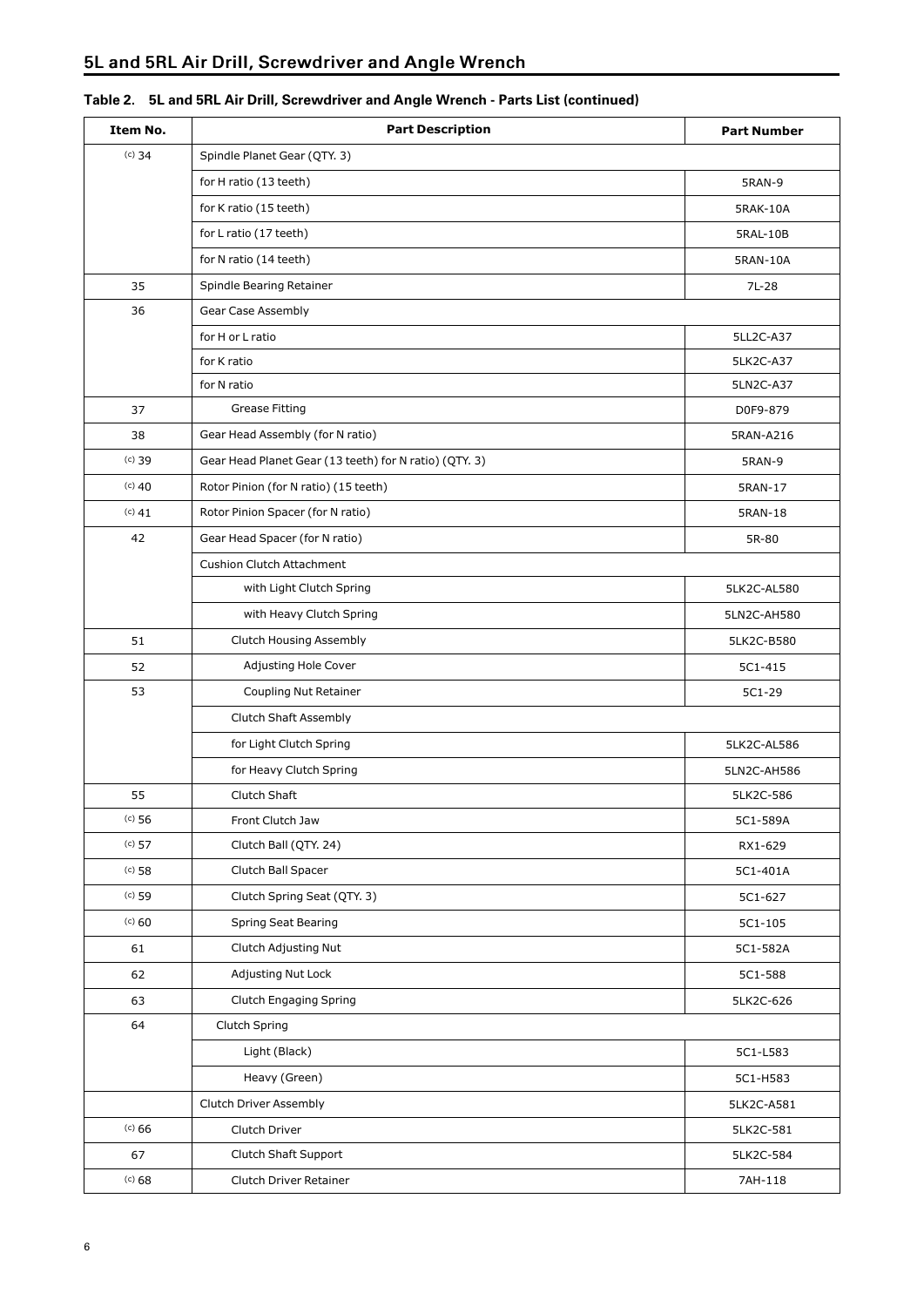| Item No. | <b>Part Description</b>                                                                                                              | <b>Part Number</b> |
|----------|--------------------------------------------------------------------------------------------------------------------------------------|--------------------|
| 69       | <b>Coupling Nut</b>                                                                                                                  | $7L-27$            |
| (b)      | Clutch Sprag Key                                                                                                                     | $5C1 - 416$        |
| (b)      | Suspension Bail                                                                                                                      | 7L-365             |
| (b)      | Grease Gun                                                                                                                           | R000A2-228         |
| (b)      | Housing Cap Wrench                                                                                                                   | 141A12-26          |
| (b)      | Thread Retaining Compound                                                                                                            | 141A12-226         |
| (b)      | Locking Type Throttle Lever Assembly                                                                                                 |                    |
|          | for Model 5LH1A1 and 5LH1A4                                                                                                          | 5LH1A1-A400        |
|          | for Model 5LH1B1                                                                                                                     | 5LH1B1-A400        |
|          | for Model 5LK1A1                                                                                                                     | 5LK1A1-A400        |
|          | for Model 5LK1B1 and 5LK1B4                                                                                                          | 5LK1B1-A400        |
|          | for Model 5LL1A1                                                                                                                     | 5LL1A1-A400        |
| (b)      | Piped-Away Exhaust Kit                                                                                                               | 7L-K284            |
| (b)      | Vibra-Tite $@+$ (30.0 cc)                                                                                                            | 5R-VT30            |
| (b)      | Tune-up Kit (for Angle Drills)<br>(includes illustrated parts 2, 6, 7, 8, 9, 10, 12, 16, 17, 19, 21, 25 and 31)                      | 5L-NS-TK1          |
| (b)      | Tune-up Kit (for Angle Wrenches/Angle Screwdrivers)<br>(includes illustrated parts 2, 6, 7, 8, 9, 10, 12, 16, 17, 19, 21, 25 and 31) | 5RL-NS-TK1         |
| (b)      | <b>Horizontal Hanger</b>                                                                                                             | 6WS-366            |
| (b)      | Retainer                                                                                                                             | 500B-815AX         |

|  |  |  | Table 2. 5L and 5RL Air Drill, Screwdriver and Angle Wrench - Parts List (continued) |
|--|--|--|--------------------------------------------------------------------------------------|
|--|--|--|--------------------------------------------------------------------------------------|

(a) Indicates Tune-up Kit part.

(b) Indicates Not Illustrated.

(c) Indicates common-wear parts. Maintain stock to reduce downtime.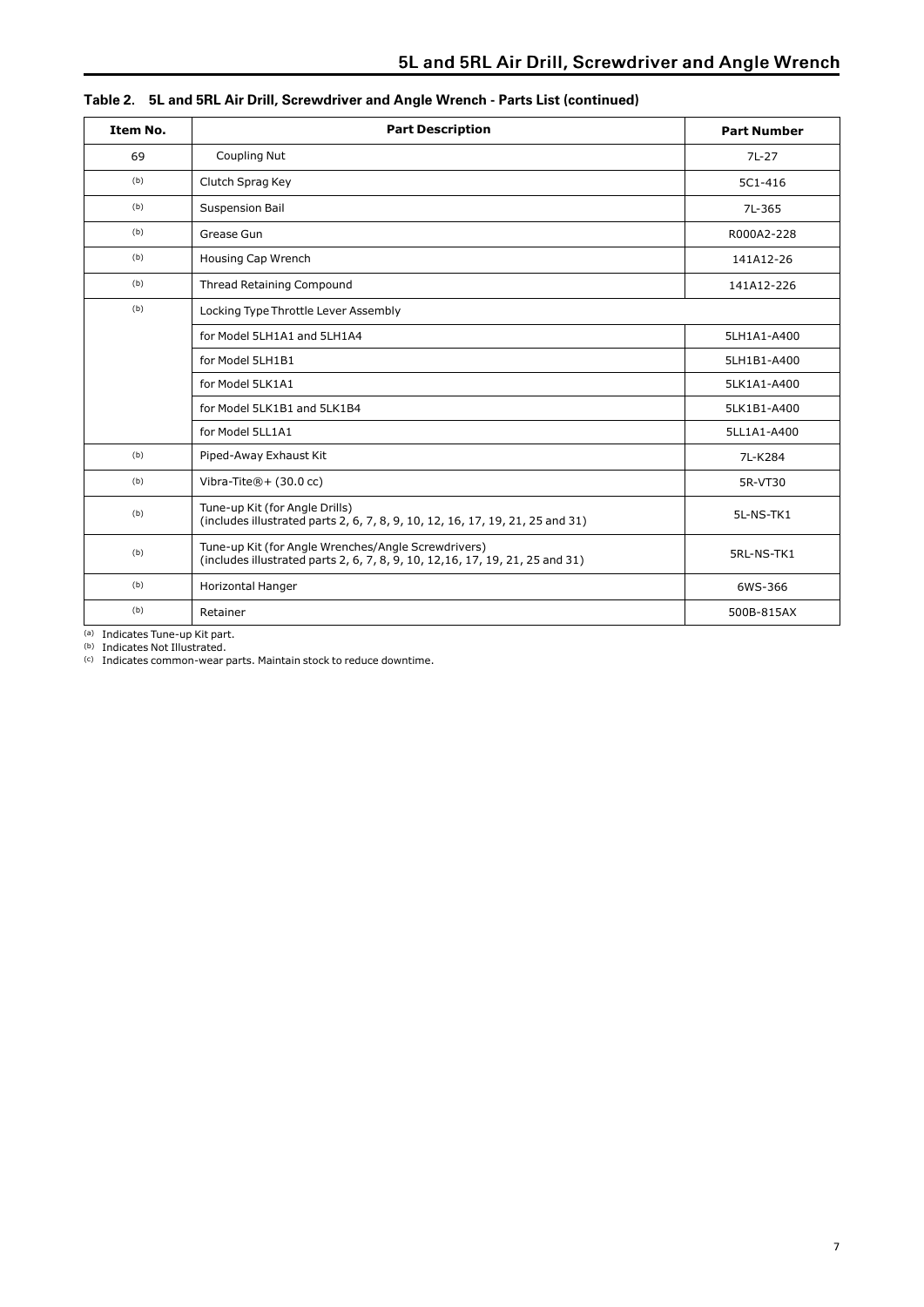## <span id="page-7-0"></span>**5L and 5RL Air Drill, Screwdriver and Angle Wrench**

**Figure 2. Exploded View**

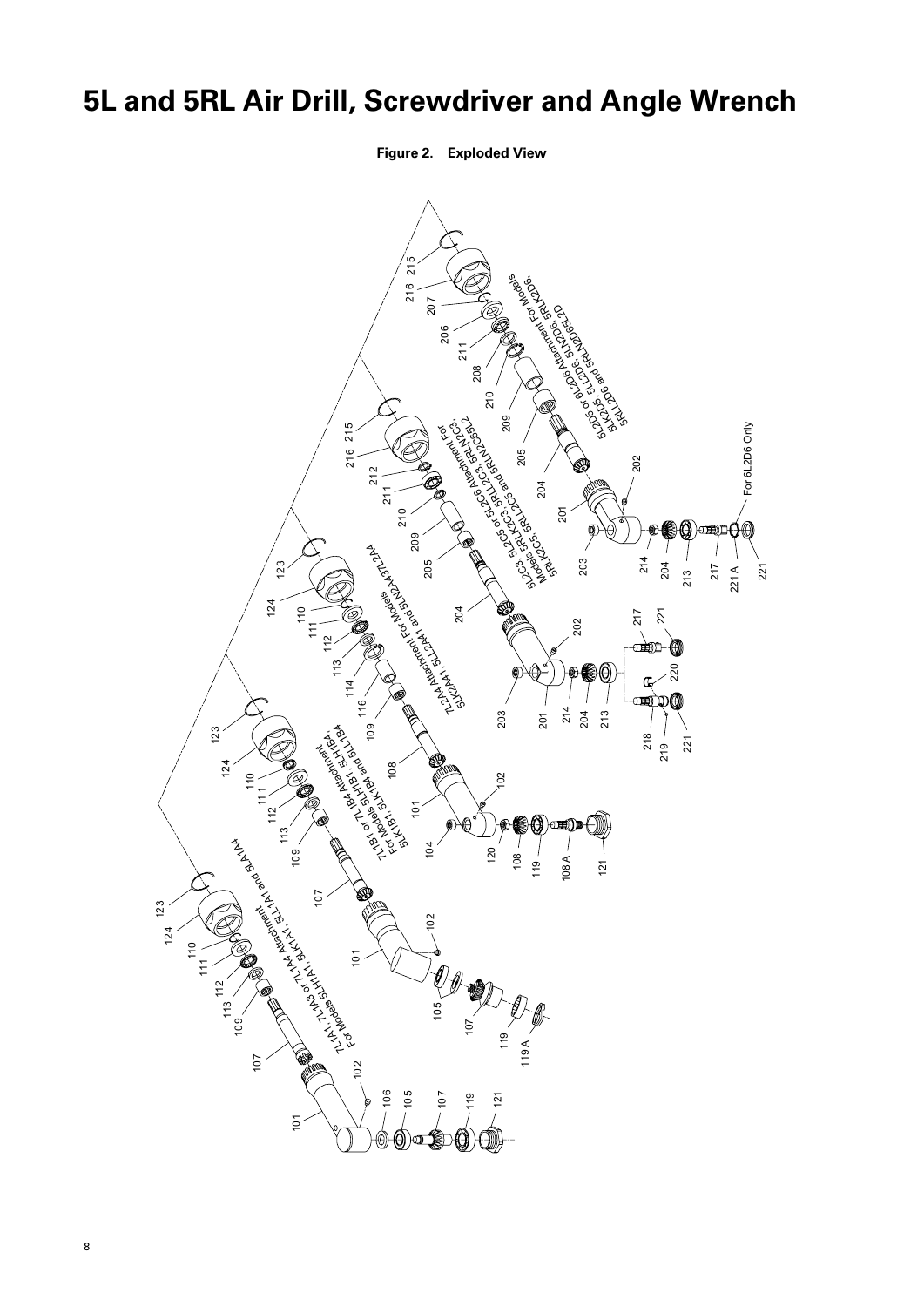<span id="page-8-0"></span>

| Item    | <b>Part Description</b>                                             | <b>7L1A1</b>             | <b>7L1A3</b>             | <b>7L1A4</b>             | <b>7L1B1</b>             | 7L1B4                    | 7L2A4             |
|---------|---------------------------------------------------------------------|--------------------------|--------------------------|--------------------------|--------------------------|--------------------------|-------------------|
| 101     | Angle Drill Attachment                                              | 7L1A1                    | 7L1A1                    | 7L1A                     | 7L1B                     | 7L1B4                    | 7L2A4             |
|         | Angle Housing Assembly                                              | 7L1A-B550                | 7L1A-B550                | 7L1A-B550                | 7L1B-A550                | 7L1B-B550                | 7L2A-B550         |
| 102     | <b>Grease Fitting</b>                                               | D0F9-879                 | D0F9-879                 | D0F9-879                 | D0F9-879                 | D0F9-879                 | D0F9-879          |
| (a) 104 | Spindle Upper Bearing                                               | $\qquad \qquad -$        |                          |                          | $\qquad \qquad -$        |                          | 120A4-603         |
| 105     | Spindle Upper Bearing                                               | 7L1A-603                 | 7L1A-603                 | 7L1A-603                 | 7L1B-A97                 | 7L1B-A97                 | $\qquad \qquad -$ |
| (a) 106 | <b>Upper Bearing Shim</b><br>Packet (two thicknesses<br>of shims)   | 7L1A-P448                | 7L1A-P448                | 7L1A-P448                |                          |                          |                   |
| (a) 107 | Spindle Gear Set<br>(includes bevel pinion<br>and spindle gear)     |                          |                          |                          |                          |                          |                   |
|         | 1/4"-28 female thread                                               | 7L1A1-A591               | —                        | $\overline{\phantom{0}}$ | 7L1B1-A591               |                          |                   |
|         | 9/32"-40 female<br>thread                                           |                          |                          | 7L1A4-A591               |                          | 7L1B4-A591               |                   |
|         | 5/16"-24 female<br>thread                                           |                          | 7L1A3-A591               |                          |                          |                          |                   |
| (a) 108 | Matched Bevel Gear Set<br>(includes bevel gear and<br>bevel pinion) |                          |                          |                          |                          |                          | 141A12-A552       |
| 108A    | Spindle<br>(3/8"-24 male thread)                                    |                          |                          |                          |                          |                          | 7L2A4-791         |
| (a) 109 | <b>Bevel Pinion Bearing</b>                                         | 7AH-24                   | 7AH-24                   | 7AH-24                   | 7L1B-593                 | 7L1B-593                 | H54U-511B         |
| 110     | Bearing Seat Retainer                                               | W22-6                    | W22-6                    | W22-6                    | W22-6                    | W22-6                    | 1415A12-6         |
| 111     | Rear Thrust Bearing Seat                                            | 7L2A-682                 | 7L2A-682                 | 7L2A-682                 | 7L2A-682                 | 7L2A-682                 | 7L2A-682          |
| 112     | <b>Bevel Pinion Thrust</b><br>Bearing                               | 3RL2-105                 | 3RL2-105                 | 3RL2-105                 | 3RL2-105                 | 3RL2-105                 | 161A32-105        |
| 113     | Front Thrust Bearing Seat                                           | 7L1A-683                 | 7L1A-683                 | 7L1A-683                 | 7L1A-683                 | 7L1A-683                 | 141A12-683        |
| 114     | Pinion Bearing Spacer<br>Retainer                                   | —                        |                          | —                        | $\qquad \qquad -$        |                          | RXA21-343         |
| 116     | <b>Bevel Pinion Bearing</b><br>Spacer                               |                          |                          |                          |                          |                          | 7L2A-165          |
| (a) 119 | Lower Spindle Bearing                                               | 7L1A-593                 | 7L1A-593                 | 7L1A-593                 | 7L1B-593                 | 7L1B-593                 | 120A4-593         |
| 119A    | Lower Spindle Bearing<br>Retainer                                   |                          |                          |                          | 7L1B-28                  | 7L1B-28                  |                   |
| 120     | <b>Bevel Gear Retainer</b>                                          | $\overline{\phantom{0}}$ | $\equiv$                 | $\overline{\phantom{0}}$ | $\overline{\phantom{0}}$ | $\overline{\phantom{0}}$ | 120A4-578         |
| 121     | Spindle Bearing Cap                                                 | 7L1A-531                 | 7L1A-531                 | 7L1A-531                 | -                        | $\qquad \qquad -$        | 7L2A4-531         |
| 123     | Coupling Nut Retainer                                               | 5C1-29                   | 5C1-29                   | 5C1-29                   | 5C1-29                   | 5C1-29                   | 5C1-29            |
| 124     | Coupling Nut                                                        | 7L-27                    | 7L-27                    | 7L-27                    | 7L-27                    | 7L-27                    | $7L-27$           |
| (b)     | Drill Chuck                                                         |                          |                          |                          |                          |                          |                   |
| (b)     | 0 to 1/4" capacity                                                  | $\overline{\phantom{0}}$ | $\overline{\phantom{0}}$ | $\overline{\phantom{m}}$ | $\overline{\phantom{m}}$ | $\overline{\phantom{0}}$ | R0H-99            |
|         | 0 to 3/8" capacity                                                  | —                        |                          | $\overline{\phantom{m}}$ | $\overline{\phantom{m}}$ | $\qquad \qquad -$        | R1M-99            |
|         | Drill Chuck Key                                                     |                          |                          |                          |                          |                          |                   |
|         | for R0H-99                                                          | $-$                      | $-$                      | $\equiv$                 | $\overline{\phantom{0}}$ | $-$                      | R1H-J253          |
|         | for R1M-99                                                          | —                        | $\qquad \qquad -$        | $\qquad \qquad -$        | $\qquad \qquad -$        | $\qquad \qquad -$        | R1M-J253          |
| (b)     | <b>Bearing Inserting Tool</b>                                       | 7L1A-950                 | 7L1A-950                 | 7L1A-950                 | 7L1B1-955                | 7L1B1-955                | 7L2A-950          |
| (b)     | Bevel Pinion Sprag Key                                              | 5C1-416                  | 5C1-416                  | 5C1-416                  | 5C1-416                  | 5C1-416                  | —                 |

|  | Table 3. 5L and 5RL Air Drill, Screwdriver and Angle Wrench - Parts List |
|--|--------------------------------------------------------------------------|
|--|--------------------------------------------------------------------------|

<span id="page-8-1"></span>(a) Indicates common-wear parts. Maintain stock to reduce downtime.

(b) Indicates Not Illustrated.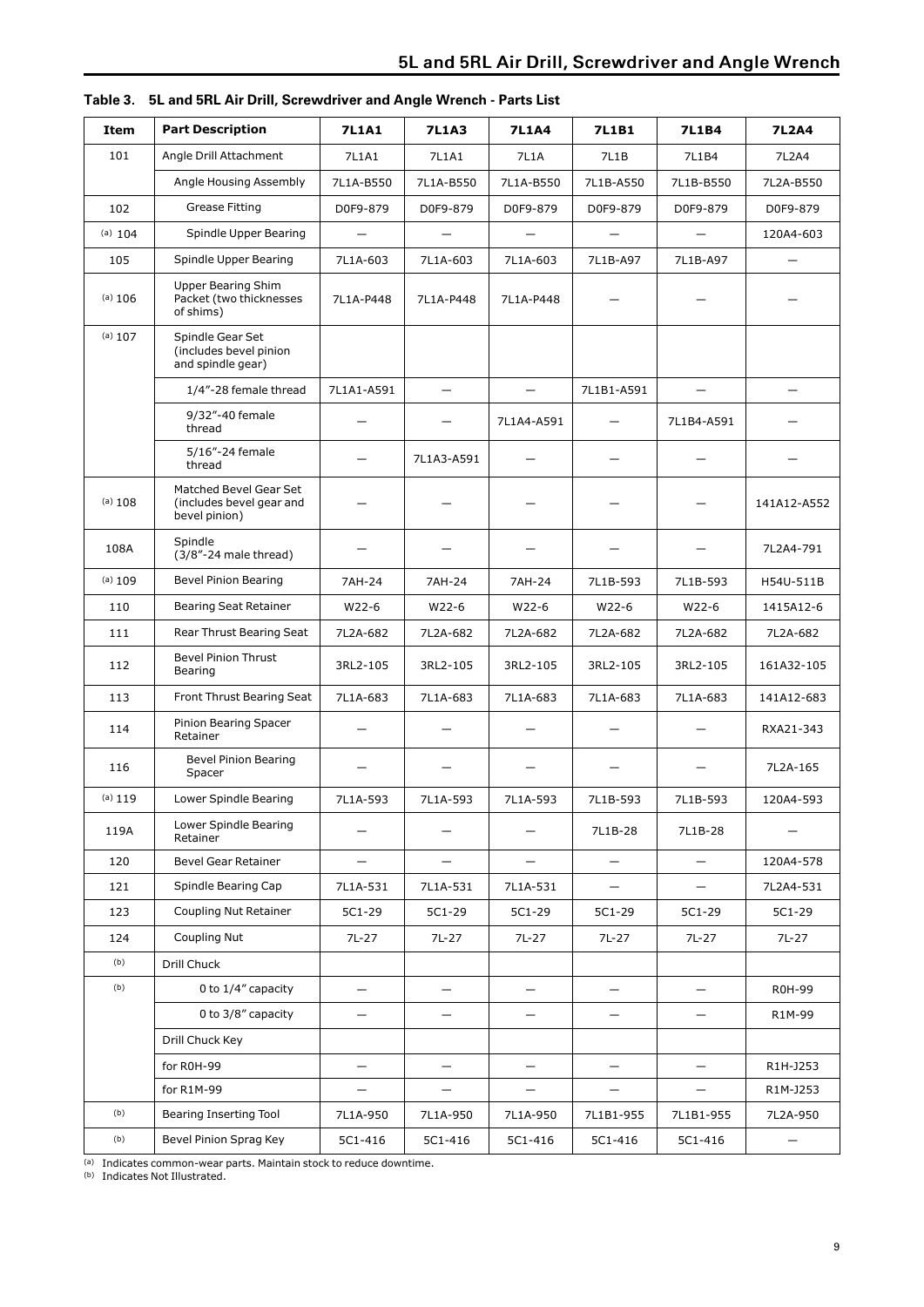<span id="page-9-0"></span>

| Item    | <b>Part Description</b>                                    | <b>5L2C3</b>      | 5L2C5 or 5L2C6 | <b>5L2D5</b>   | 6L2C6      |
|---------|------------------------------------------------------------|-------------------|----------------|----------------|------------|
|         | Angle Wrench/Angle Screwdriver Attachment                  |                   |                |                |            |
|         | 1/4" hex recess (for standard bits)                        | 5L2C3             |                |                |            |
|         | 1/4" square drive                                          | $\equiv$          | 5L2C5          | 5L2D5          |            |
|         | 3/8" square driver                                         |                   | 5L2C6          |                | 6L2D6      |
| 201     | Angle Housing Assembly                                     | 5L2C-A550         | 5L2C-A550      | 7L2A-B550      | 6L2D-B550  |
| 202     | Grease Fitting                                             | D0F9-879          | D0F-879        | D0F-879        | D0F-879    |
| (a) 203 | Upper Spindle Bearing                                      | 120A4-603         | 120A4-603      | 120A4-603      | 120A4-603  |
| (a) 204 | Matched Bevel Gear Set                                     | 141A12-A552       | 141A12-A552    | 141A12-A552    | 6L2D-A552  |
| (a) 205 | Bevel Pinion Bearing                                       | H54U-511B         | H54U-511B      | H54U-511B      | H54U-511B  |
| 206     | Rear Thrust Bearing Seat                                   |                   |                | 7L2A-682       | 7L2A-682   |
| 207     | <b>Bearing Seat Retainer</b>                               | $\qquad \qquad -$ | —              | 1415A12-6      | 1415A12-6  |
| 208     | <b>Front Thrust Bearing Seat</b>                           |                   |                | 141A12-683     | 141A12-683 |
| 209     | Pinion Bearing Spacer                                      | AGS141-165        | AGS141-165     | 7L2A-165       | 7L2A-165   |
| (a) 210 | Bearing Spacer Retainer                                    | RXA21-343         | RXA21-343      | RXA21-343      | RXA21-343  |
| 211     | <b>Bevel Pinion Thrust Bearing</b>                         | 120A4-97          | 120A4-97       | 161A32-105     | 161A32-105 |
| (a) 212 | <b>Bearing Retainer</b>                                    | 120A4-588         | 120A4-588      |                |            |
| (a) 213 | Lower Spindle Bearing                                      | 120A4-593         | 120A4-593      | 120A4-593      | 6L2D-59    |
| (a) 214 | <b>Bevel Gear Retainer</b>                                 | 120A4-578         | 120A4-578      | 120A4-578      | 120A4-578  |
| 215     | Coupling Nut Retainer                                      | 141A12-29         | 141A12-29      | 5C1-29         | 5C1-29     |
| 216     | Coupling Nut                                               | 141A12-27         | 141A12-27      | 7L-27          | 7L-27      |
| 217     | Socket Adapter Spindle                                     |                   |                |                |            |
|         | 1/4" square drive                                          |                   | 141A9-A607-1/4 | 141A9-A607-1/4 |            |
|         | 3/8" square drive                                          | —                 | 141A12-A607    |                | 6L2D-A607  |
| (b)     | Socket Retainer<br>(for 1/4" pin type squar drive)         |                   | 500B-816A      | 500-816A       |            |
| (b)     | Socket Retaining Pin<br>(for 3/8" square drive)            |                   | 5020-716       |                | 5020-716   |
| (b)     | Socket Retaining Spring<br>(for 3/8" square drive)         |                   | 401-718        |                | 401-718    |
| 218     | 1/4" Hex Bit Holder Spindle<br>(for standard bits)         | 5L2C3-B586        |                |                |            |
| 219     | <b>Bit Retaining Ball</b><br>(for No.5L2C3-B586 Spindle)   | AV1-255           |                |                |            |
| 220     | <b>Bit Retaining Spring</b><br>(for No.5L2C3-B586 Spindle) | 102A60-241        |                |                |            |
| 221     | Angle Housing Cap                                          | 120A4-531         | 120A4-531      | 120A4-531      | 6L2D-531   |
| 221A    | Spindle Seal                                               |                   |                |                | 6L2D-720   |
| (b)     | Socket Retainer<br>(for 1/4" ball-type square drive)       |                   | 500B-815AX     | 500B-815AX     |            |

#### **Table 4. 5L and 5RL Air Drill, Screwdriver and Angle Wrench - Parts List**

<span id="page-9-1"></span>(a) Indicates common-wear parts. Maintain stock to reduce downtime.

(b) Indicates Not Illustrated.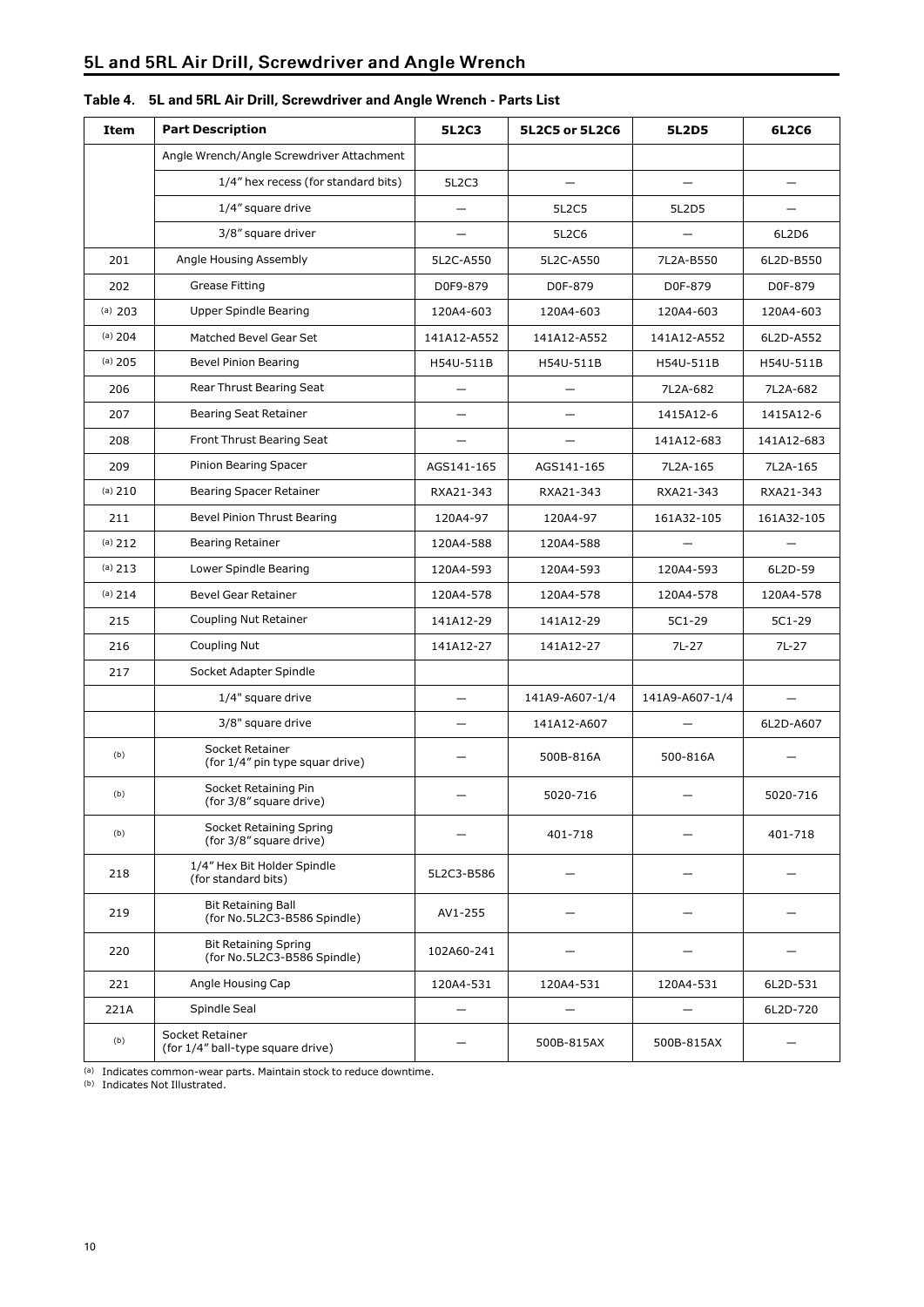<span id="page-10-0"></span>

| Item | <b>Part Description</b>                                                | <b>Part Number</b> |
|------|------------------------------------------------------------------------|--------------------|
| 217  | Spindle                                                                |                    |
|      | 1/4" square drive                                                      | 141A9-A607-1/4     |
|      | 3/8" square drive (for 5L2C5 or 5L2C6)                                 | 141A12-A607        |
|      | 3/8" square drive (for 6L2D6)                                          | 6L2D-A607          |
| 218  | 1/4" hex recess (for standard bits)                                    | 5L2C3-B586         |
| (a)  | 1/4" hex recess (for insert bits)                                      | 5L2C4-B386         |
| (a)  | Bit Retainer (for No.5L2C4-B386 Spindle)                               | 5L2C4-425          |
| 219  | Bit Retaining Ball (for No. 5L2C3-B586)                                | AV1-255            |
| 220  | Bit Retaining Spring (for No. 5L2C3-B586)                              | 102A60-241         |
| (a)  | Socket Retainer (for No.141A9-A607-1/4 Spindle)                        | 500B-816A          |
| (a)  | Socket Retaining Spring (for 141A12-A607 Spindle or 6L2D-A607 Spindle) | 401-718            |
| (a)  | Socket Retainer Pin (for 141A12-A607 Spindle or 6L2D-A607 Spindle)     | 5020-716           |

#### **Table 5. 5L and 5RL Air Drill, Screwdriver and Angle Wrench - Parts List**

(a) Indicates Not Illustrated.